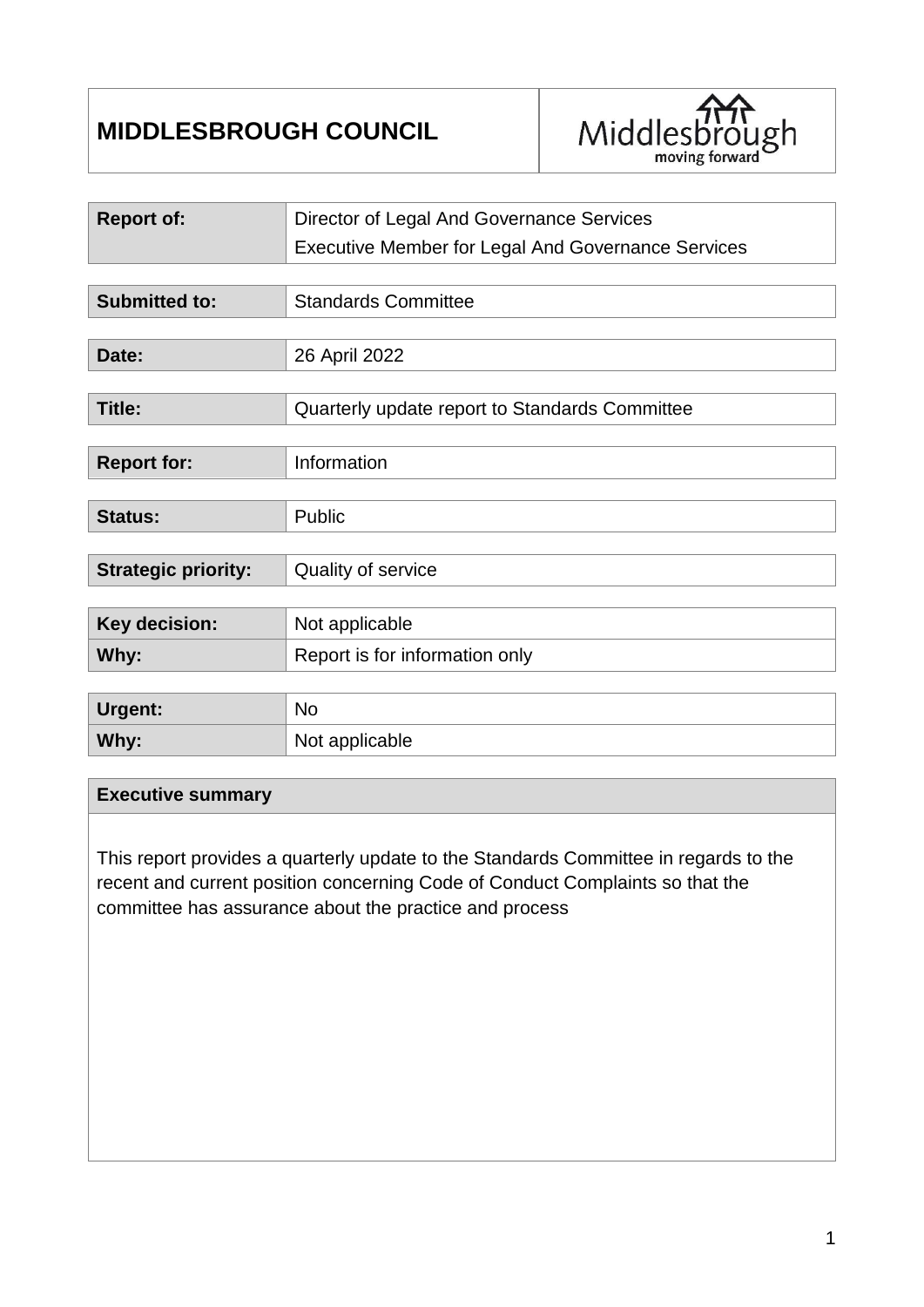## **Purpose**

1. To provide information only by way of a quarterly update to the Standards Committee in regards to the recent and current position concerning Code of Conduct Complaints so that the committee has assurance about the practice and process.

#### **Background and relevant information**

2. This report is provided to committee members to give an overview of the current, and recent position in regards to the Code of Conduct complaints received.

| Year<br>(Jan-<br>Dec) | Total<br>complaints | Member on<br>Member | Other on<br>Member<br>(ie<br>member of<br>public,<br>officer) | No. withdrawn/<br>not progressed<br>by<br>complainant | No.<br>rejected | No.<br>resolved<br>informally | No. to<br>investigation | No. to<br>standards<br>Committee<br>after<br>investigation |
|-----------------------|---------------------|---------------------|---------------------------------------------------------------|-------------------------------------------------------|-----------------|-------------------------------|-------------------------|------------------------------------------------------------|
| 2019                  | 27                  | 9                   | 18                                                            | 4                                                     | 9               | 10                            |                         | າ<br>C                                                     |
| 2020                  | 31                  | 4                   | 27                                                            | 16                                                    | 12              |                               |                         |                                                            |
| 2021                  | 35                  | 13                  | 22                                                            | 4                                                     | ာ               | 17                            | 4                       |                                                            |
| 2022<br>(to date)     | 4                   |                     | 3                                                             |                                                       | 0               |                               | 0                       | 0                                                          |

- 3. There is 1 complaint from 2020, and 10 complaints from 2021 at various stages of the process which have not yet concluded. We are unable to give any specifics about those complaints at this time so as not to prejudice any outcomes, and/or create a conflict should any of those complaints need to come to Standards Committee at a future date.
- 4. Of the 2020 complaints, another two complaints have now been considered by the Monitoring Officer and have been referred for investigation.
- 5. There have been 4 complaints submitted to date in 2022, one of which was subsequently withdrawn by the complainant, leaving 3 complaints, 2 of which are ongoing.
- 6. One complaint has been resolved this year, the details of which are as below:

**Ref 12999** – an allegation from one member in respect of another member which alleged a breach of the code of conduct as follows:

- 1. They have not treated others with civility and respect
- 2. They have engaged in conduct which could be deemed to bully, harass or intimidate another person

Upon consideration of the Monitoring Officer, in consultation with the Independent Person, a decision was made to deal with the matter informally by way of advice and guidance. The matter was therefore concluded on the 14<sup>th</sup> March 2022.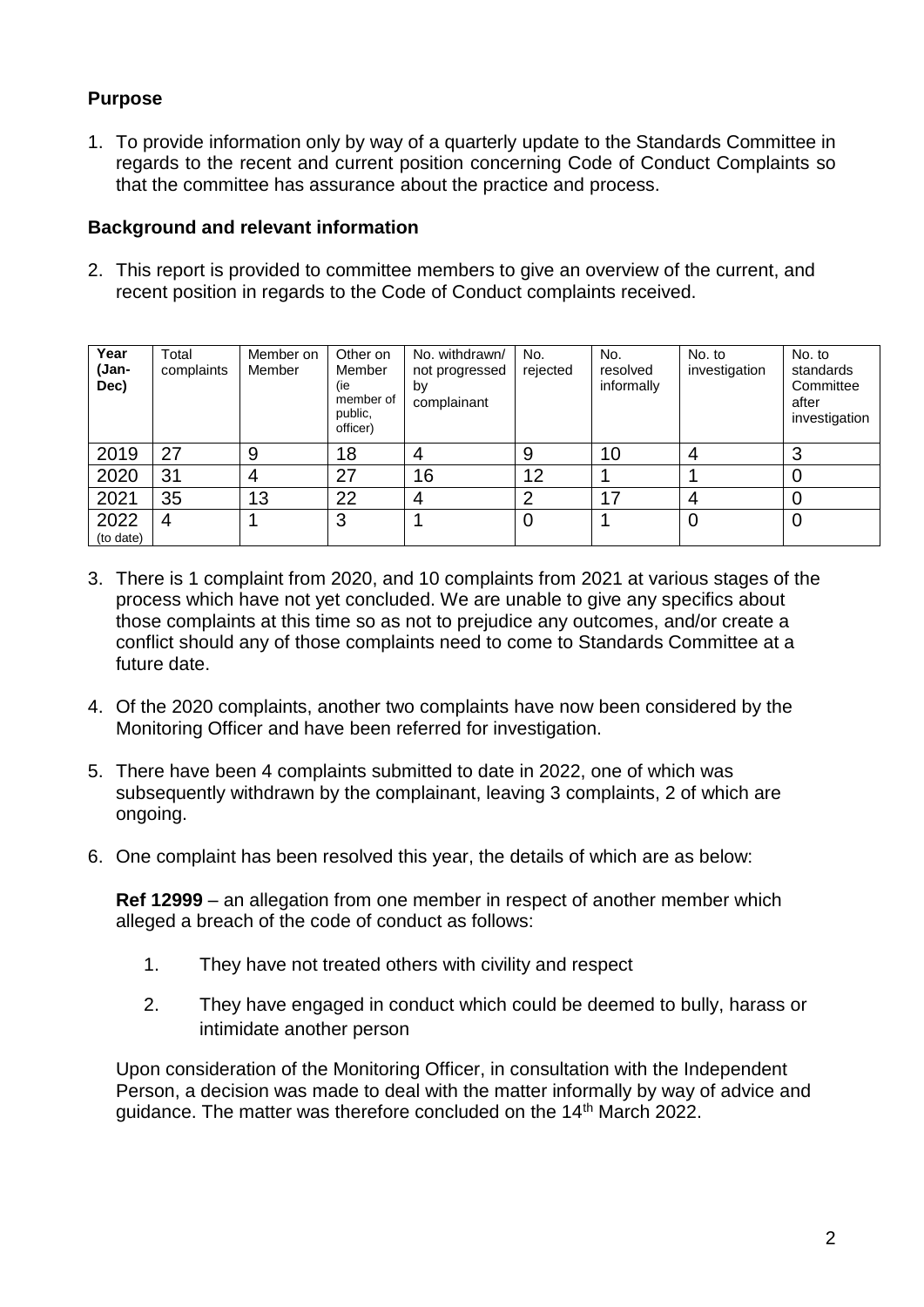- 7. There is now a code of conduct complaints dashboard in place in order to be able to improve the monitoring of the performance in regards to the complaints, and better analyse outcomes etc The performance dashboard which will enable analysis of patterns and outcomes concerning complaints.
- 8. In line with the recently approved amended code of conduct, the process of dealing with any complaints has also been reviewed and the updated arrangement document ia attached for your information.
- 9. The process has been cross referenced with the LGA model code of conduct guidance to ensure that we are operating within those guidelines. There have been some minor amendments to the process, such as changes to a two stage preliminary tests to determine whether a complaint is accepted or rejected on receipt, but the overall process will remain broadly the same. We have also included and updated timescales where appropriate.

#### **What decision(s) are being recommended?**

That the Standards Committee:

• Note the contents of this report for information only.

## **Rationale for the recommended decision(s)**

10.No decision required – report is for information only.

#### **Other potential decision(s) and why these have not been recommended**

11.None – no decision is required. Report for update only.

#### **Impact(s) of the recommended decision(s)**

#### *Legal*

12.There is no legal impact as a decision is not required.

#### *Strategic priorities and risks*

13. Not applicable.

#### *Human Rights, Equality and Data Protection*

14.There are no issues of equality and diversity as a decision is not required.

## *Financial*

15.There is no financial impact as a decision is not required.